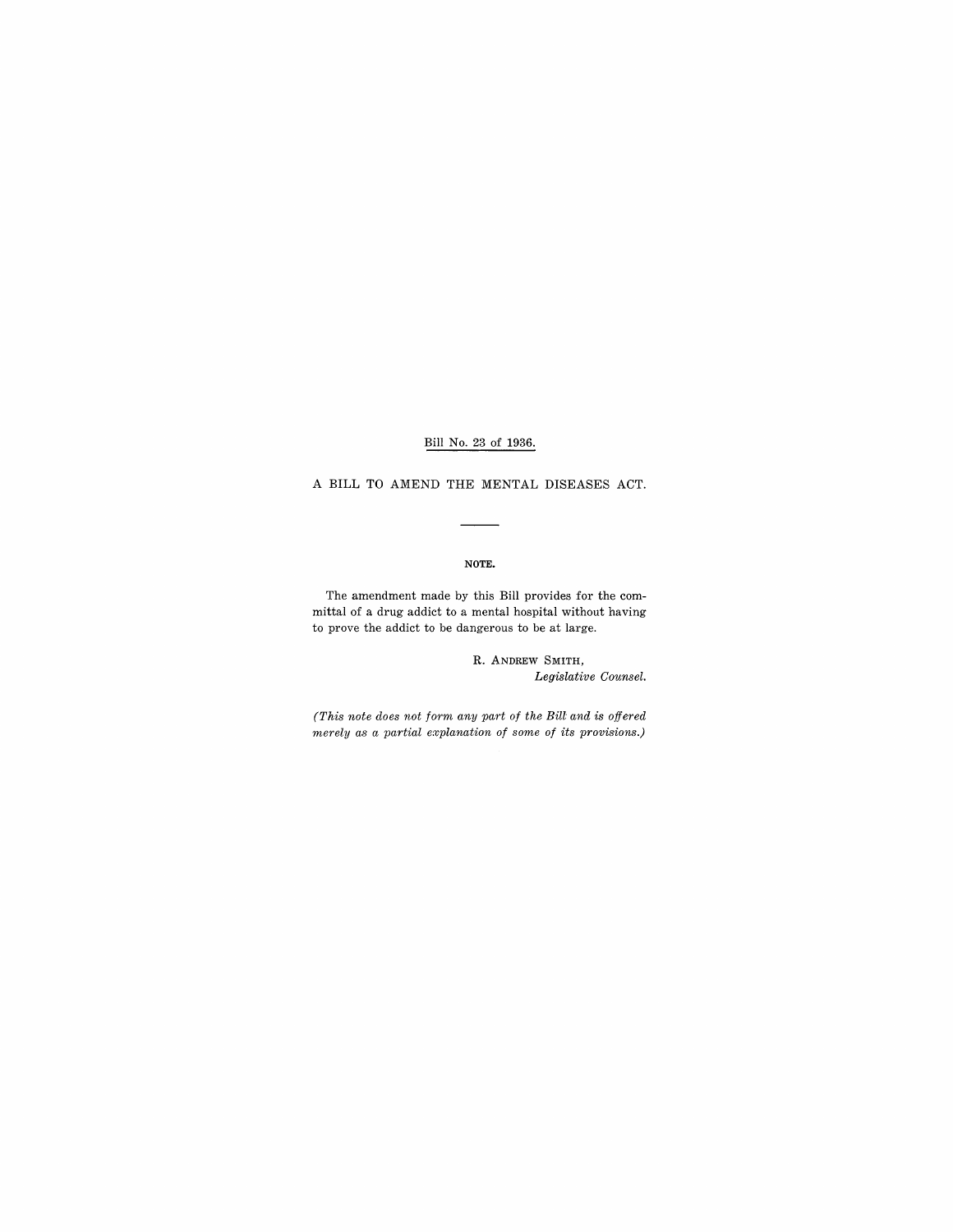# **BILL**

### No. 23 of 1936.

#### An Act to amend The Mental Diseases Act.

## *(Assented to* , 1936.)

**HI**S MAJESTY, by and with the advice and consent of the Legislative Assembly of the Province of Alberta.

**1.** This Act may be cited as *"The Mental Diseases Act Amendment Act, 1936."* 

**2.** The Mental Diseases Act, being chapter 223 of the Revised Statutes of Alberta, 1922, is hereby amended as to section 3 thereof by striking out the words "dangerous to be at large", where the same occur therein, and by

**3.** This Act shall come into force on the day upon which it is assented to.